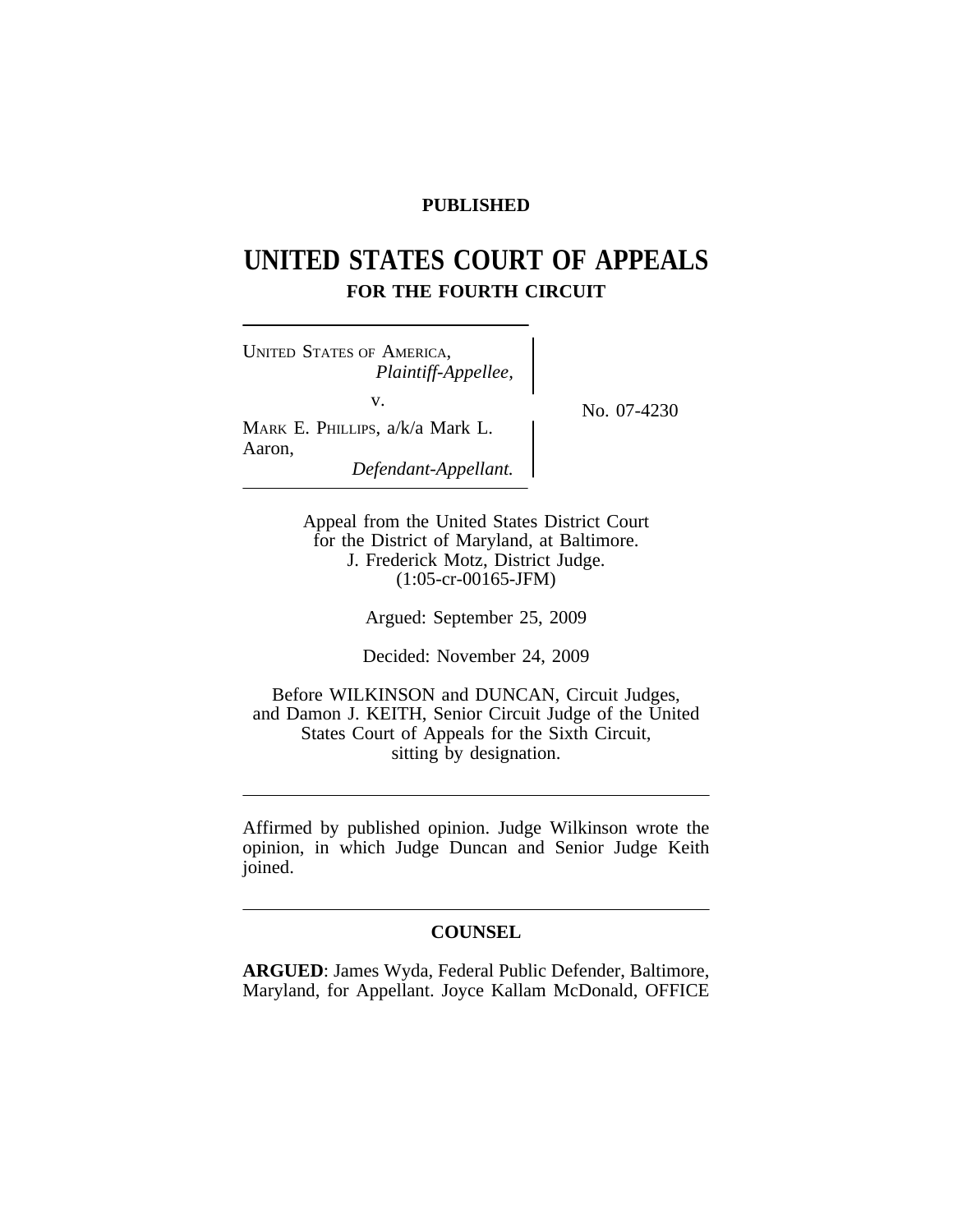OF THE UNITED STATES ATTORNEY, Baltimore, Maryland, for Appellee. **ON BRIEF:** Denise C. Barrett, Assistant Federal Public Defender, OFFICE OF THE FEDERAL PUB-LIC DEFENDER, Baltimore, Maryland, for Appellant. Rod J. Rosenstein, United States Attorney, Baltimore, Maryland, for Appellee.

#### **OPINION**

WILKINSON, Circuit Judge:

Appellant Mark Phillips was convicted, after a jury trial in the District of Maryland, of securities fraud, mail fraud, wire fraud, and access device fraud. He now appeals his conviction, arguing that the district court erred under the Fourth Amendment in denying his motion to suppress evidence seized pursuant to a search warrant. According to Phillips, the agents executing the search warrant exceeded the warrant's scope by seizing items not expressly named therein.

After careful consideration, we reject Phillips's claim. We hold that the warrant's inclusive language was reasonably read by the agents to encompass the seized evidence and that the agents' seizures were therefore permissible. Accordingly, we affirm the judgment.

I.

## A.

In early 2003, the United States Postal Inspection Service began a fraud investigation of appellant Mark Phillips. The investigation revealed that over a period of approximately three years, Phillips had fraudulently applied for several credit cards, using his father's identity and declaring a false income. Phillips then used those fraudulent credit cards to make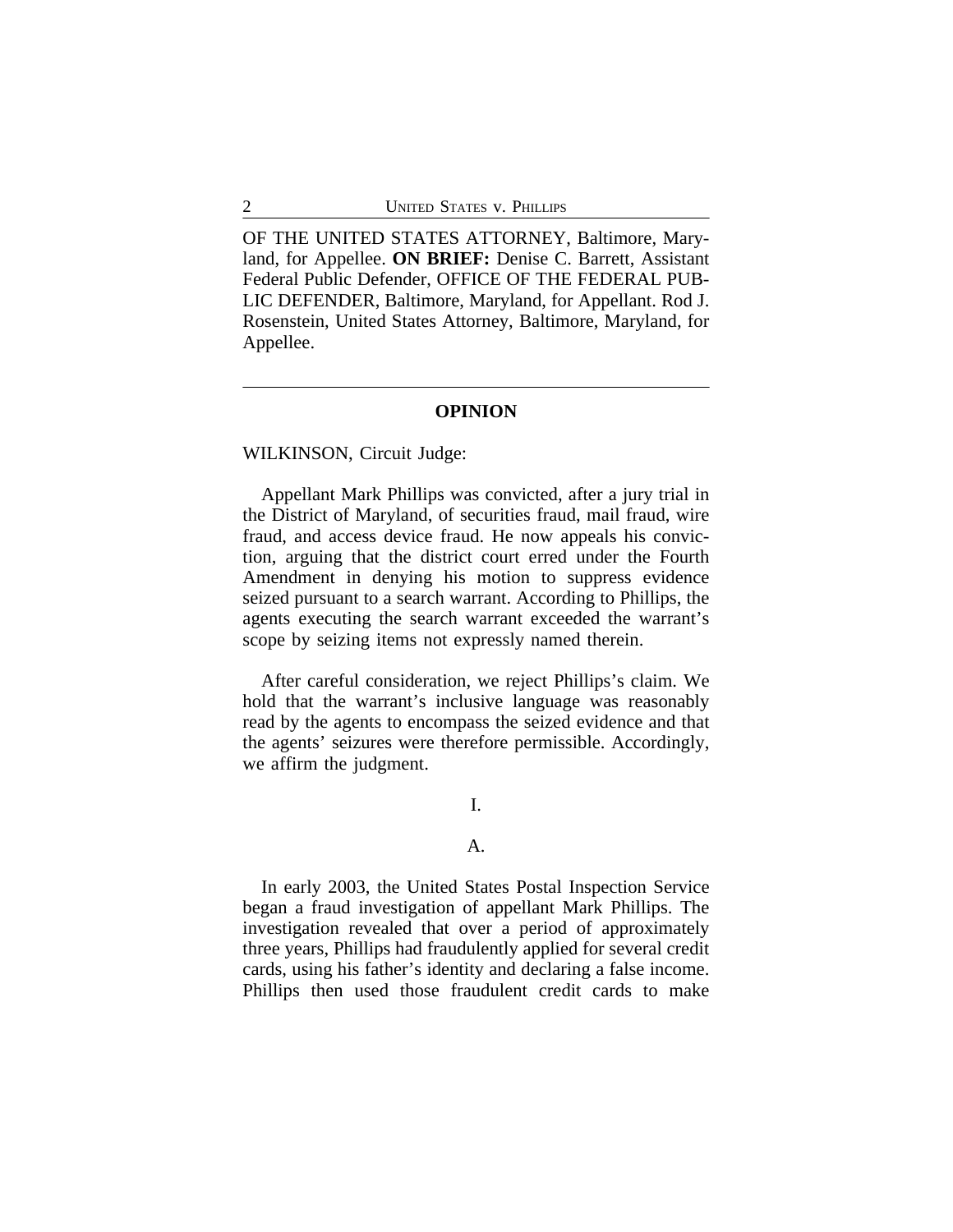expensive purchases. Among other items, Phillips bought several pieces of stereo, exercise, and computer equipment, collectible coins, a pool table, a telescope, and a samurai sword. Ultimately, Phillips accumulated hundreds of thousands of dollars of credit card bills and either did not attempt to pay those bills or attempted to pay with bad checks.

Investigators at the U.S. Postal Inspection Service also uncovered other fraud perpetrated by Phillips. For example, Phillips possessed two driver's licenses, each with his own photograph, address, and date of birth, but each with a different name: Mark Le Roy Aaron and Mark Edwards Phillips. Additionally, investigators learned that Phillips had opened an account for frequent gamblers at an Atlantic City casino using his father's social security number and had made over \$28,000 in cash withdrawals on that account. A criminal search history revealed that Phillips had previously been arrested on state charges of theft by deception and issuing bad checks.

During the course of the investigation, postal inspection agents also became aware that Phillips was the "CEO and Founder" of a business called Phydea, which provided online financial stock reports. Some of Phillips's fraudulent purchases helped to fund Phydea. For example, he used a fraudulent credit card to pay Interland Web Hosting for the hosting and maintenance of his business's website, Phydea.com, and he used a fraudulent card to purchase advertisements for Phydea, which appeared in Investor's Business Daily. Also, Phillips frequently used Phydea's corporate name in connection with his credit card fraud. For instance, Phillips bought entertainment equipment with a fraudulent VISA card using the internet address Phydea.com; Phillips made a purchase on eBay using the e-mail address *phydea@earthlink.com*; Phillips fraudulently applied for an American Express card using the e-mail address *CEO@PHYDEA.com;* and when applying for the same American Express card, Phillips misstated his income as \$1 million and misstated Phydea's annual revenue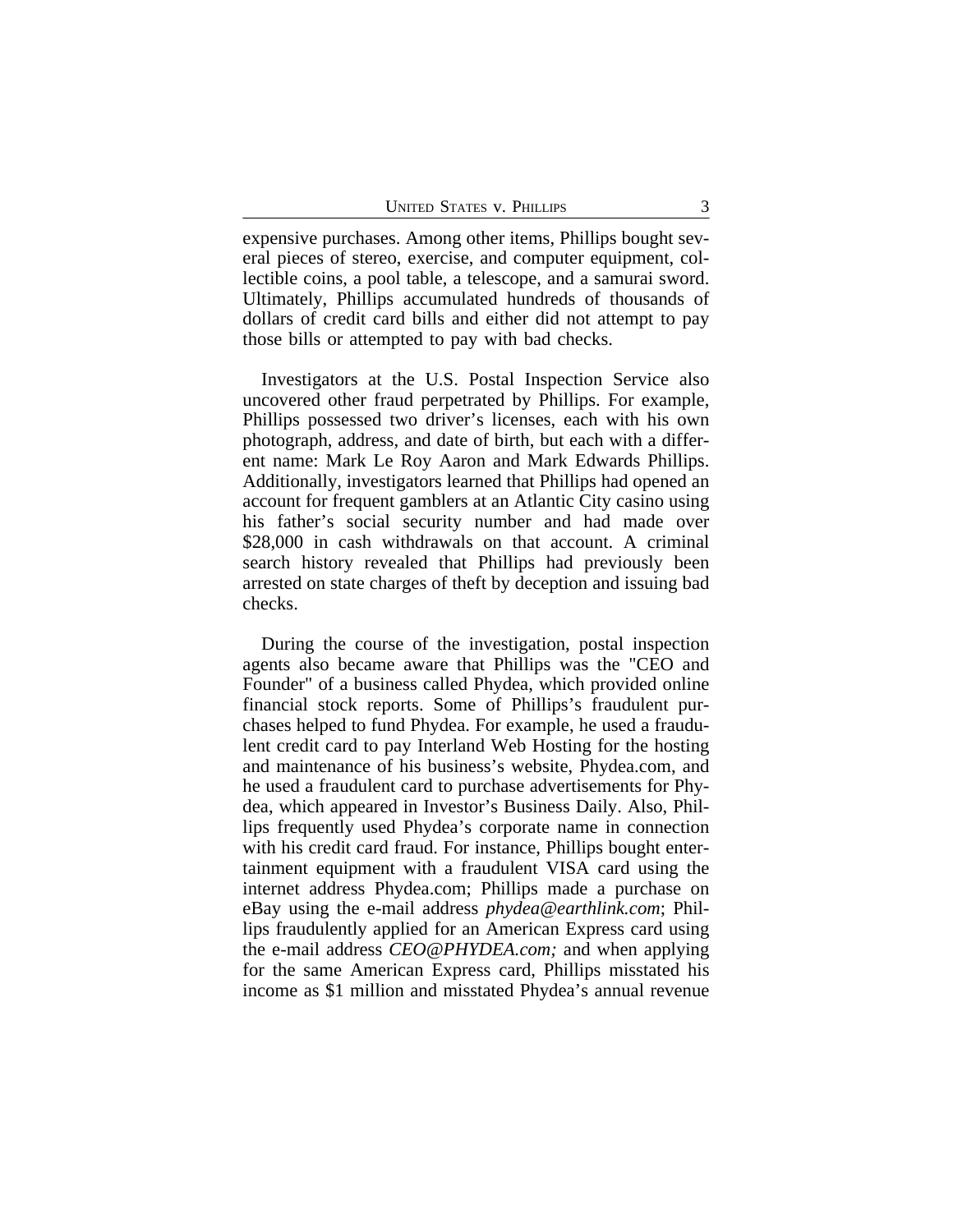as \$10 million. Unbeknownst to the postal inspectors at the time, however, Phillips was using Phydea in connection with more than just credit card fraud; he was also using it and a related investment vehicle, Phydea Equity Fund, as part of an elaborate securities fraud scheme.

In July 2003, the U.S. Postal Inspection Service sought a search warrant for Phillips's Maryland residence. The magistrate judge approved the search warrant, finding probable cause for violations of access device fraud (18 U.S.C. § 1029), fraud in connection with identification documents (18 U.S.C. § 1028), and bank fraud (18 U.S.C. § 1344).

The search warrant and incorporated affidavit authorized the seizure of a wide range of items and documents. Specifically, Part I of Attachment A described items and services purchased using fraudulent credit cards. It contained a number of specific examples, "including but not limited to" "[p]ayments to Interland Web Hosting for the hosting of a webpage titled PHYDEA.com." Part II of Attachment A listed "[i]tems that relate to or constitute evidence, fruits, or instrumentalities of violations of 18 U.S.C. §§§ 1028, 1029 or 1344, as described in the Affidavit." Like Part I, Part II listed numerous examples "including but not limited to" the following relevant categories:

Category A: Mail, books, records, receipts, notes, ledgers and other papers . . . relating to fraudulent conduct and financial crimes, including but not limited to those documents and records relating to payments to Interland Web Hosting for the hosting of a webpage titled PHYDEA.com.

Category C: Books, records, receipts, bank statements and bank records . . . relating to fraudulent conduct and financial crimes.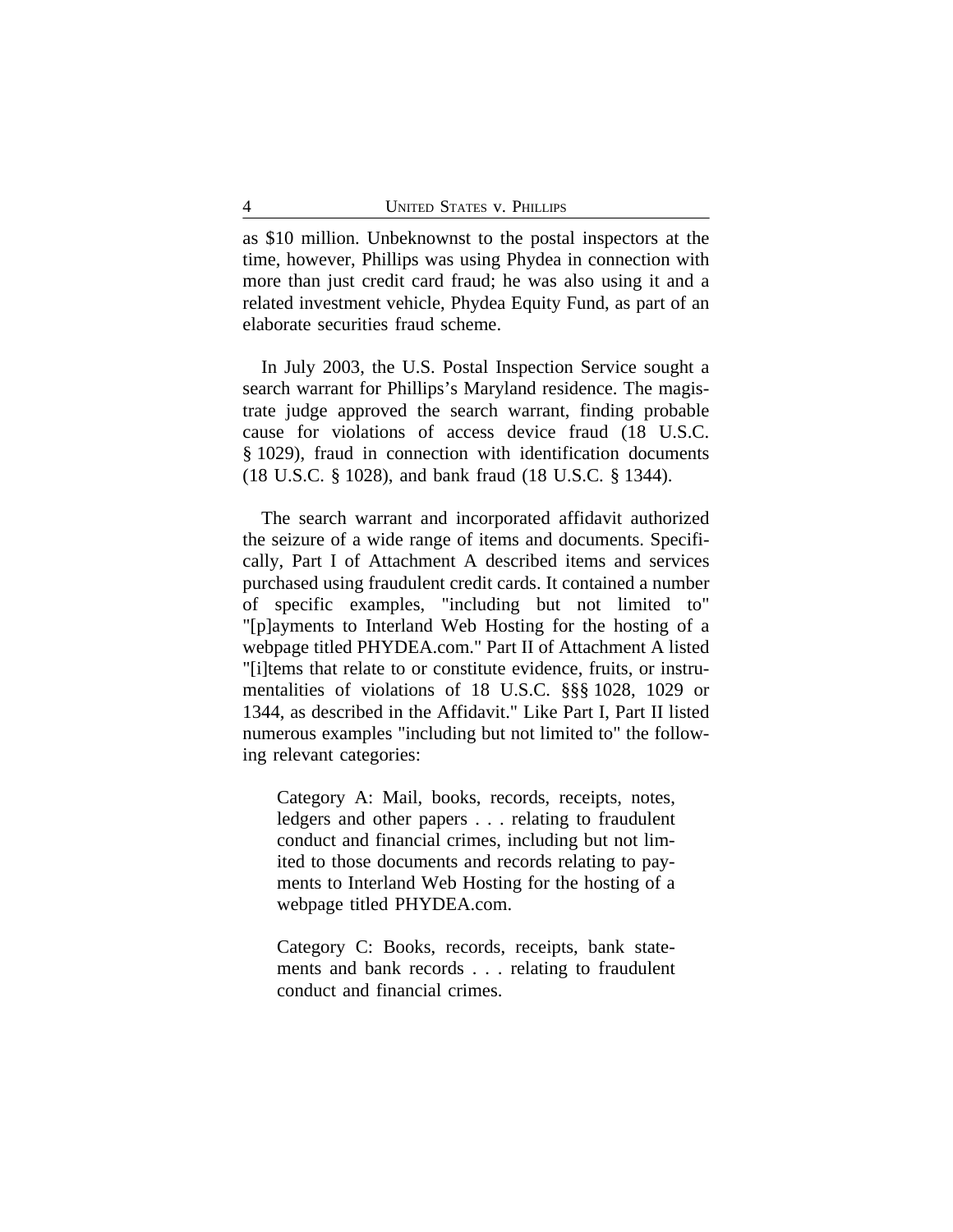Category D: Checks, pass books, bank checks and any other items evidencing the obtaining, secreting, transfer, concealment and/or expenditure of money.

Category J: [C]redit cards, in any form and credit card account numbers, payment device and/or account numbers of any kind.

The affidavit also set forth additional details relating to Phillips's case and the evidence of his fraud.

Prior to executing the search warrant, Inspector Judy Starliper, the head of the investigation, thoroughly briefed all agents on the facts of Phillips's case. Her operations plan summarized the investigation and informed the agents that Phillips "has a webpage called PHYDEA.com and uses the same e-mail address to make his purchases." Each agent was provided a copy of Attachment A listing the items to be seized. During this briefing, another agent, Inspector David Reardon, informed the team that he had received a complaint from an aggrieved investor in Phydea Equity Fund, an entity related to Phydea, and therefore requested that the agents alert him if they saw anything relating to Phydea or Phydea Equity Fund during the search.

Immediately following the briefing, the U.S. Postal Inspection Service team executed the search warrant. During the search, Inspector Reardon himself identified several documents relating to Phydea and Phydea Equity Fund. He noted that these documents contained personal identifying information "which was in many regards what Inspector Starliper was looking for in an identity fraud situation" and potentially related to many of the fraudulent credit card purchases made using Phydea's name. To err on the side of caution, Inspector Reardon brought the documents to the attention of his superiors, and Inspector Starliper telephoned the United States Attorney's office to seek guidance on whether the Phydea and Phydea Equity Fund documents were seizable. After reading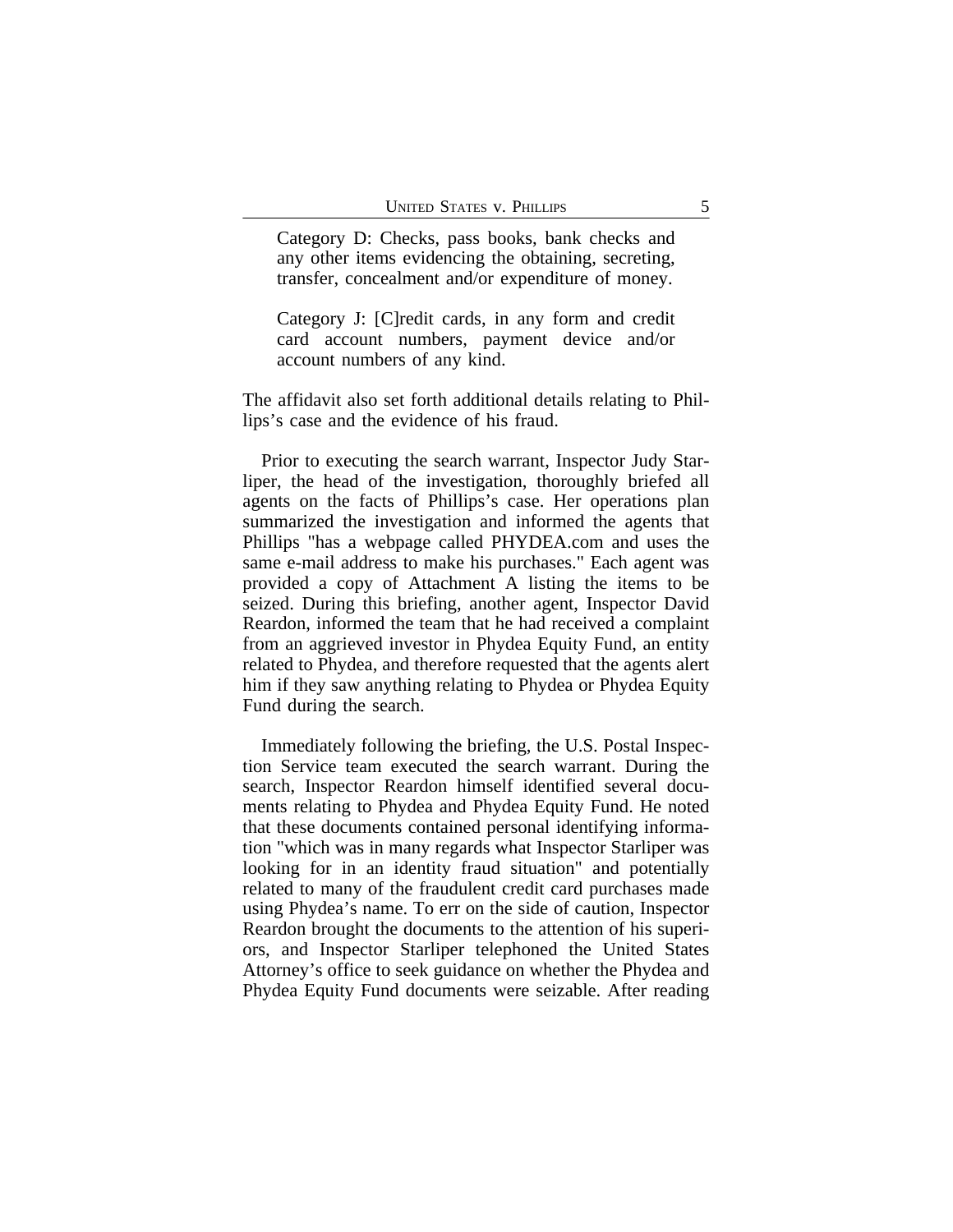the warrant and accompanying affidavit, the Assistant United States Attorney concluded that the warrant authorized their seizure.

In executing the warrant, the agents seized a number of documents and records that not only helped confirm the investigators' suspicions of credit card fraud but also revealed to the investigators for the first time the full extent of Phillips's securities law violations involving Phydea and Phydea Equity Fund. Among these seized documents and records are several categories of evidence that Phillips now contests: documents and records relating to Phydea, including invoices for the Phydea advertisements appearing in Investor's Business Daily; documents and records relating to Phydea Equity Fund, including the files of individual investors; and some of Phillips's own financial records, including his bank statements.

B.

In April 2005, the United States charged Phillips with thirty-five counts of securities fraud (15 U.S.C. § 78j(b)), mail fraud (18 U.S.C. § 1314), wire fraud (18 U.S.C. § 1343), and access device fraud (18 U.S.C. § 1029(a)(2)). A federal grand jury indicted Phillips on all counts. Prior to trial, Phillips filed a motion to suppress the evidence seized pursuant to the search warrant. He argued that the contested seizures fell outside the scope of the warrant, because the warrant did not explicitly mention those items.

Following a four-day evidentiary hearing, in which the district court heard testimony from a number of witnesses, the district court denied Phillips's motion to suppress. In reaching its decision, the district court made the following findings. First, it found that the seizure of Phydea-related documents was proper, because those documents were seized "in connection with the credit card investigation." In so finding, the court noted that Phillips had used several fraudulent credit cards to make purchases in connection with Phydea and that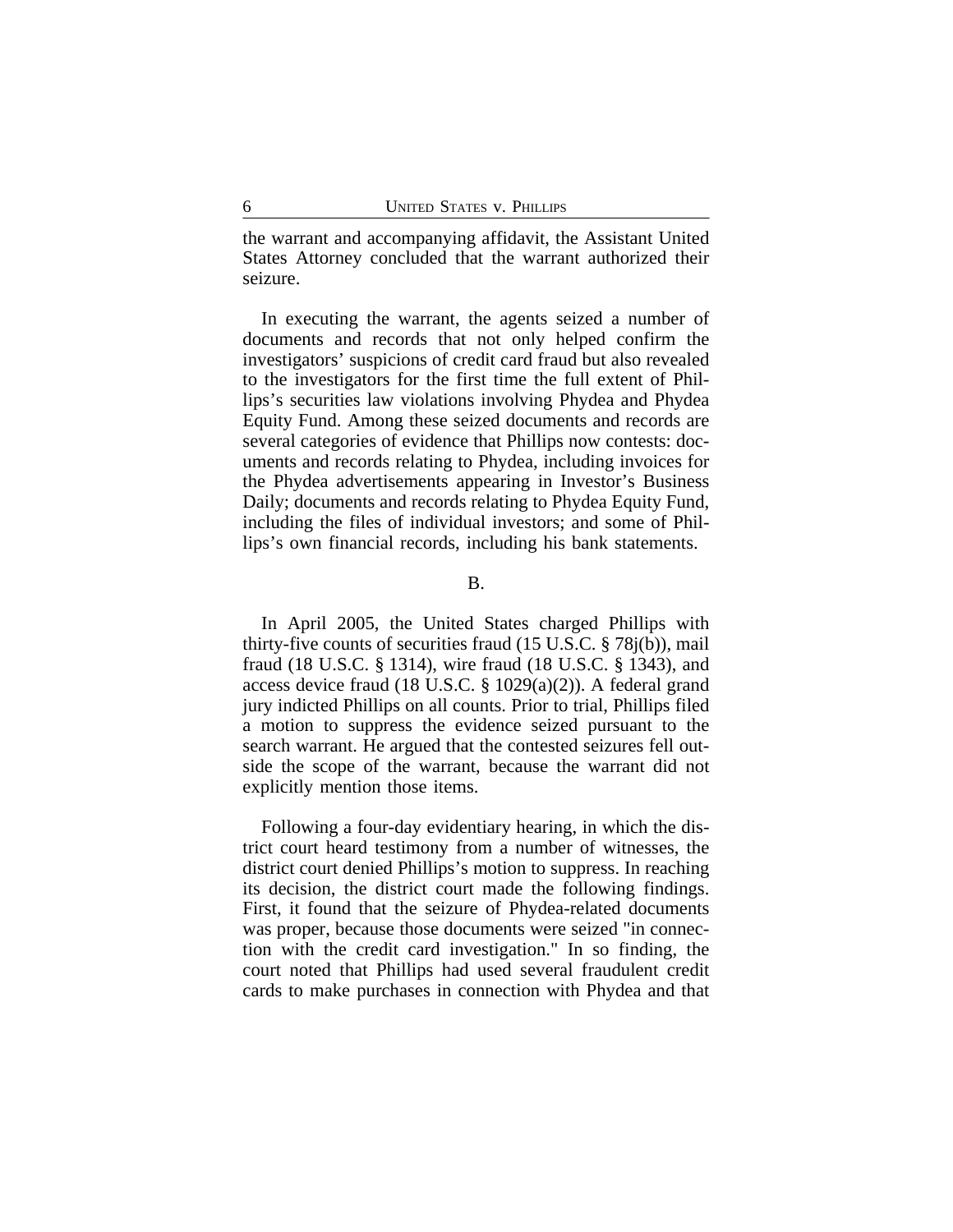| <b>UNITED STATES V. PHILLIPS</b> |  |  |
|----------------------------------|--|--|
|----------------------------------|--|--|

Phillips had misstated Phydea's income on a fraudulent credit card application. Second, the district court held that the agents were justified in seizing documentation relating to Phydea Equity Fund, because at the time of the search, it was unnecessary to draw fine distinctions between the two entities of Phydea and Phydea Equity Fund. Third, the district court concluded that Phillips's personal financial records were seizable, because they were relevant to demonstrating his income, which he misstated on a fraudulent credit application. Significantly, the district court concluded that the seizing agents at all times throughout the search acted in "good faith" and "acted responsibly, reasonably and sensibly."

Following the district court's denial of Phillips's motion to suppress, the seized evidence was admitted, and Phillips was tried by a jury. Ultimately, Phillips was convicted on all counts and sentenced to 121 months in prison. Phillips now appeals his conviction, arguing that the district court erred in denying his motion to suppress.

#### II.

In reviewing the denial of a motion to suppress, we review the district court's legal conclusions *de novo* and its factual findings for clear error. *United States v. Neely*, 564 F.3d 346, 349 (4th Cir. 2009).

## A.

Phillips makes a variety of claims, some of which appear to merge and overlap. Phillips contends that the postal inspectors' seizures exceeded the scope of the search warrant. The gist of his argument is that the warrant authorized the seizure of items on the basis of probable cause for criminal charges relating to credit card fraud and identity fraud. Therefore, Phillips claims, the seizure of items relating to securities fraud was not authorized by the terms of the warrant. This argument fails for reasons of both law and fact.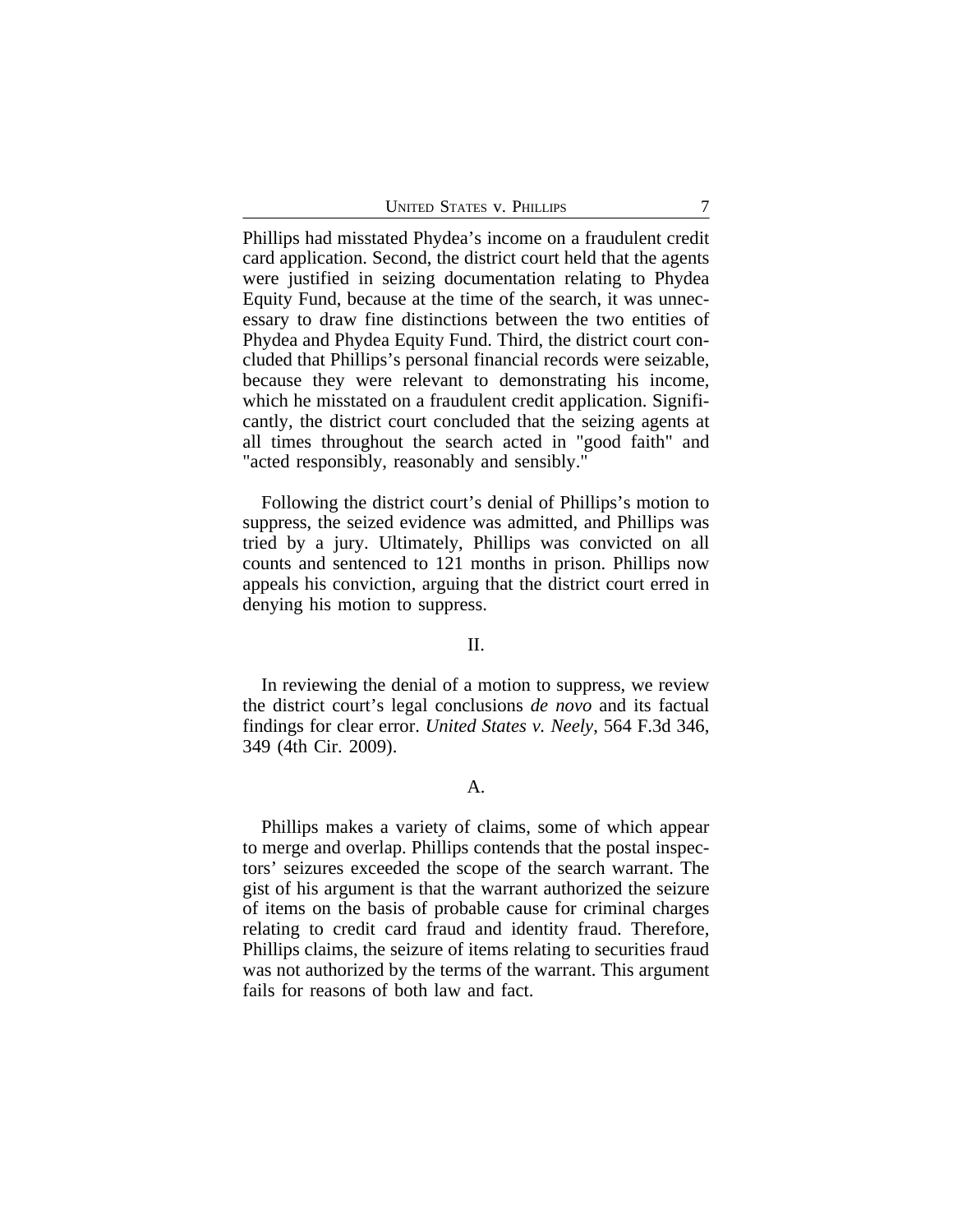A search conducted pursuant to a warrant is limited in scope by the terms of the warrant's authorization. *Walter v. United States*, 447 U.S. 649, 656 (1980) (plurality); *see also United States v. Squillacote*, 221 F.3d 542, 555 (4th Cir. 2000). However, a search warrant is not a "constitutional strait jacket." *United States v. Dornhofer*, 859 F.2d 1195, 1198 (4th Cir. 1988) (citation and internal quotations omitted). In interpreting search warrants, we must heed the Supreme Court's reminders to employ a "commonsense and realistic" approach, *United States v. Ventresca*, 380 U.S. 102, 108 (1965), and avoid "'hypertechnical' scrutiny . . . lest police officers be encouraged to forgo the warrant application process altogether." *United States v. Robinson*, 275 F.3d 371, 380 (4th Cir. 2001) (citing *Illinois v. Gates*, 462 U.S. 213, 236 (1983)). These fundamental legal principles apply not only to determining the validity of a warrant but also to assessing its scope. *United States v. Srivastava*, 540 F.3d 277, 290, n.16 (4th Cir. 2008).

Mindful of these considerations, we are confident that the contested seizures in this case fell comfortably within the warrant's scope. Even those seized documents forming the cornerstone of Phillips's securities law violations were authorized by the language of the warrant, which is broad and permissive. Part I of Attachment A, for example, contains an extensive list of fraudulently purchased items, including, among other things, "[a] 1901-S Morgan Silver Dollar," "[a] Celestron Nexstar 8 GPS telescope," "[a] Canon GL2 3 Chip Camcorder," "[a] pool table," and "[a] CD/Record Player." Part I does not stop there, however. It includes not only the items themselves but also "*evidence of* appliances, devices, furniture, equipment, property, items generally, and services that represent purchases using credit cards obtained by fraud and/or proceeds of other forms of fraud or financial crimes." (emphasis added). Because Phillips purchased Phydea advertisements in Investor's Business Daily with a fraudulent credit card, the invoices relating to the purchase of that advertising service thus fall within the scope of Part I as "evidence of ...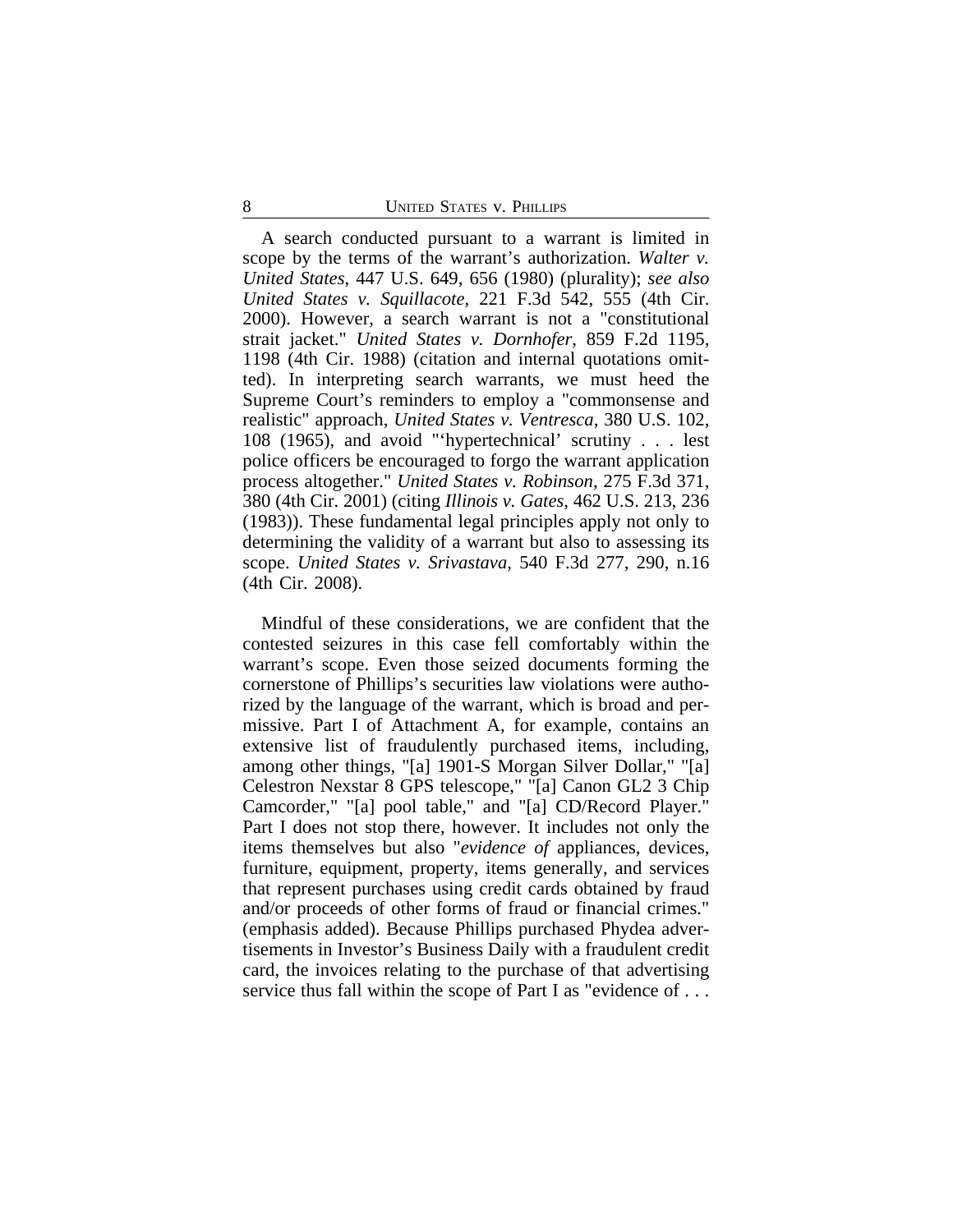services that represent purchases using credit cards obtained by fraud."

The language used in Part II of Attachment A is even more comprehensive, describing "[i]tems that relate to or constitute evidence, fruits, or instrumentalities of violations of 18 U.S.C. §§§ 1028, 1029 or 1344." Part II gives some specific examples of such evidence but cautions that those examples do not constitute a complete listing, using the phrase "including but not limited to." Moreover, the categories of evidence in Part II are broadly inclusive, describing, among other types of documents, "[m]ail, books, records, receipts, notes, ledgers and other papers," "computerized electronic records," "bank statements and bank records," and "[c]hecks, pass books, bank checks."

The remainder of the contested seizures falls within the ambit of Part II's inclusive language. For example, Phillips's personal financial records were seizable because they were evidence that Phillips did, in fact, misrepresent his individual income on a credit card application. Phillips claims that, because he applied for the credit card in his *father*'s name, he misstated only his *father*'s income, which could not be verified with his own financial records. However, officers could not be expected to parse that sort of distinction on the spot, especially since Phillips added himself as an authorized user to the same credit card. Similarly, many Phydea and Phydea Equity Fund documents fall within the broad language of Part II, since these documents were relevant to proving that Phillips misstated not only his personal income but also his company's income on a credit card application. The individual investor files, for example, were relevant to this inquiry, because the amount that investors invested in Phydea or Phydea Equity Fund was tied directly to the companies' revenue and expectations of revenue.

Further, because Phillips used his personal bank accounts to write bad checks, and, moreover, wrote bad checks to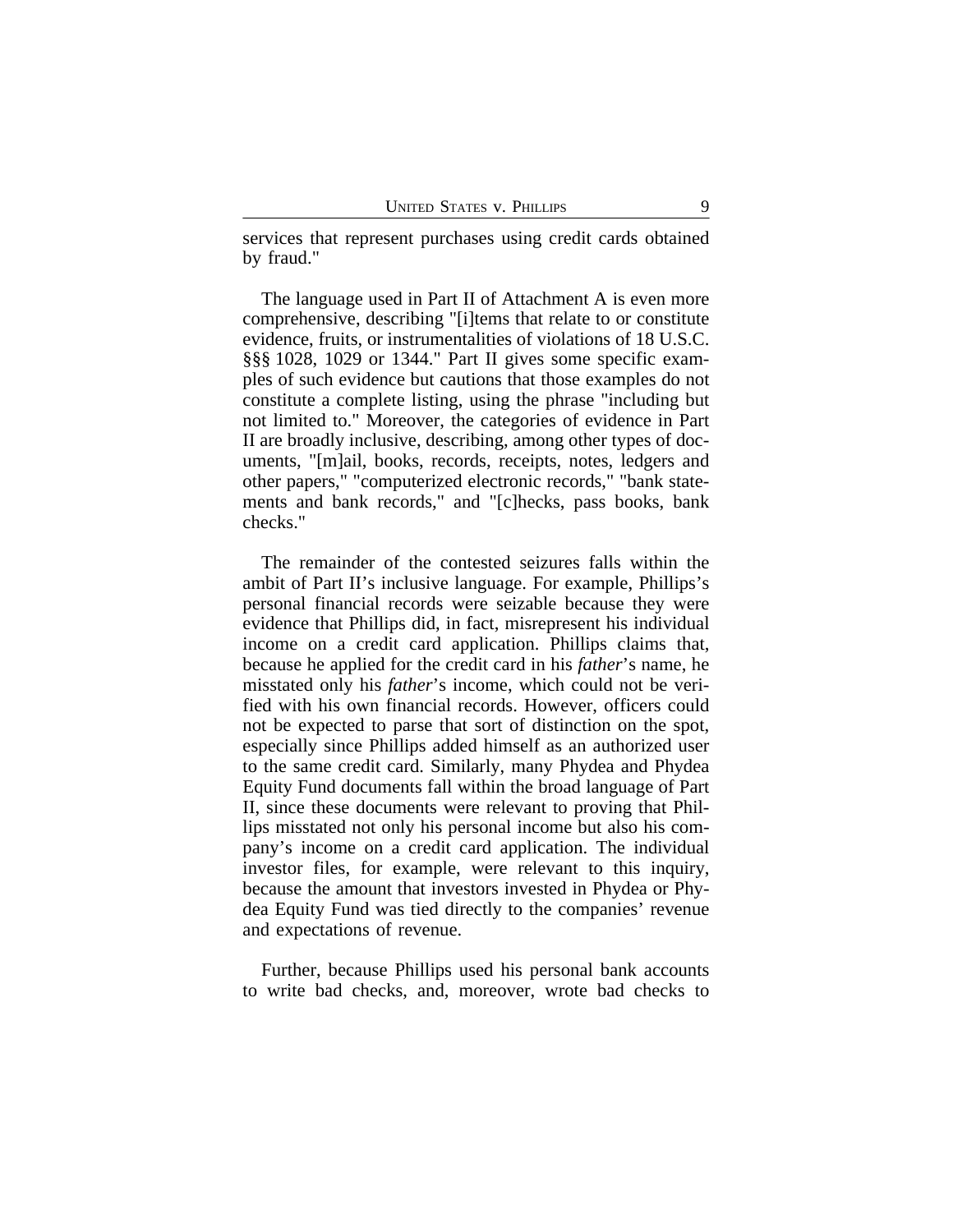credit card companies, the agents were justified in seizing his "bank statements and bank records." In cases of financial fraud, "the financial records of a suspect may well be highly probative of violations of a federal fraud statute." *Srivastava*, 540 F.3d at 292 (citation omitted). To be sure, not every item that falls within the language of the warrant will prove probative in a future criminal prosecution, but that is not the point. The language of the warrant is inclusive for this very reason, namely that the evidentiary significance of each and every item may not be instantly apparent.

Phillips, however, urges a reading of the warrant's language that defies the "commonsense and realistic" interpretation demanded of us. His position would require us to hold that an item reasonably encompassed by the terms of the warrant somehow falls outside its scope because the item is probative of charges other than those initial charges set forth by the warrant. In his case, Phillips argues that because the warrant was issued for various credit card offenses, the seized items relevant to securities fraud as well should somehow be suppressed. This is not the law. Courts have never held that a search is overbroad merely because it results in additional criminal charges. *See, e.g.*, *Andresen v. Maryland*, 427 U.S. 463, 482-84 (1976). Often, a single piece of evidence will be probative of multiple crimes, especially in cases like this one, which involve intricate, interweaving, and extensive financial fraud schemes.

Our recent opinion in *United States v. Srivastava*, 540 F.3d 277 (4th Cir. 2008), is instructive. There, we addressed a situation in which officers' execution of a warrant issued for medical billing fraud turned up evidence of tax fraud. *Id.* at 281-83. The defendant cardiologist contested the seizure of *personal* tax records under a warrant issued to investigate his *business's* medical billing practices. *Id.* at 290. The court found this argument unpersuasive in light of the significant nexus between his personal and business operations. *Id.* Noting that the defendant operated his business as a Subchapter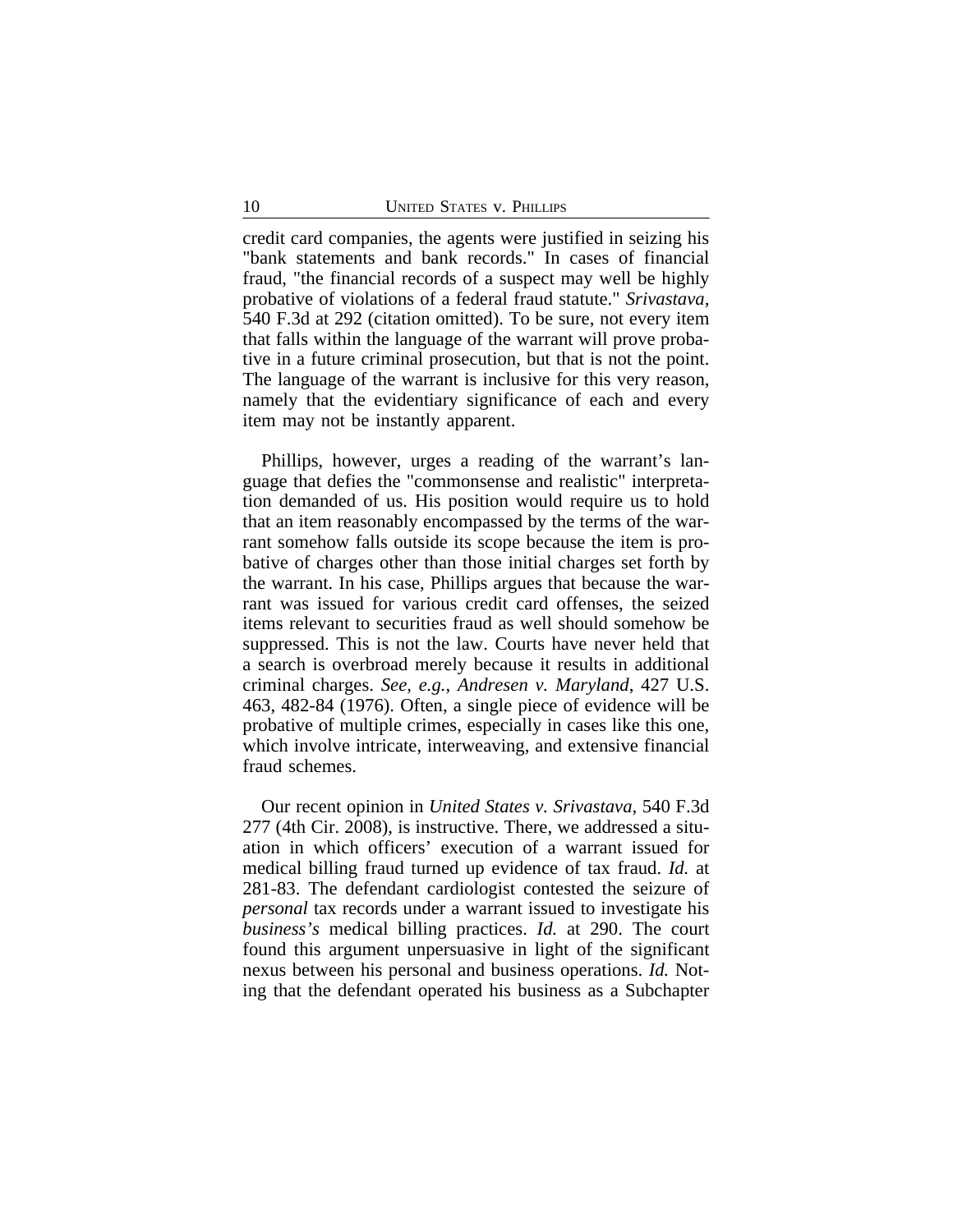S corporation, thereby passing business income through to himself as an individual for tax purposes, we explained: "In such circumstances, it is difficult to realistically define a bright line between 'personal financial records' and 'business records.' . . . Rather, it is consistent with both common sense and realism to deem the financial records relating to the medical practice as being nearly synonymous with the financial records of [him] individually." *Id.*

Here, too, Phillips's fraudulent schemes were interrelated and the evidence of each intermingled. The various schemes were mutually reinforcing: Phillips's misrepresentations of his own identity, among other things, enabled him to obtain fraudulent credit cards; his credit card fraud underwrote his securities fraud, facilitating the purchase of advertisements intended to lure investors into his illegitimate business; and the misstated "income" from that illegitimate business helped him fraudulently obtain credit cards. Just as Phillips overstated the success of his companies to credit card companies in credit card applications, so too he overstated the success of his companies to investors in advertisements. On these facts, it is unsurprising that items seized under the warrant supported multiple charges of fraud.

B.

Phillips next argues that the only items that fall within the scope of a warrant are those that are explicitly named and precisely catalogued. For example, notwithstanding the "including but not limited to" language, Phillips suggests that the only Phydea documents that were seizable under the warrant were those mentioned by name: "[p]ayments to Interland Web Hosting for the hosting of a webpage titled PHYDEA.com." For other items to be seizable, the warrant must have been more particularized.

Contrary to Phillips's contention, law enforcement officers may seize an item pursuant to a warrant even if the warrant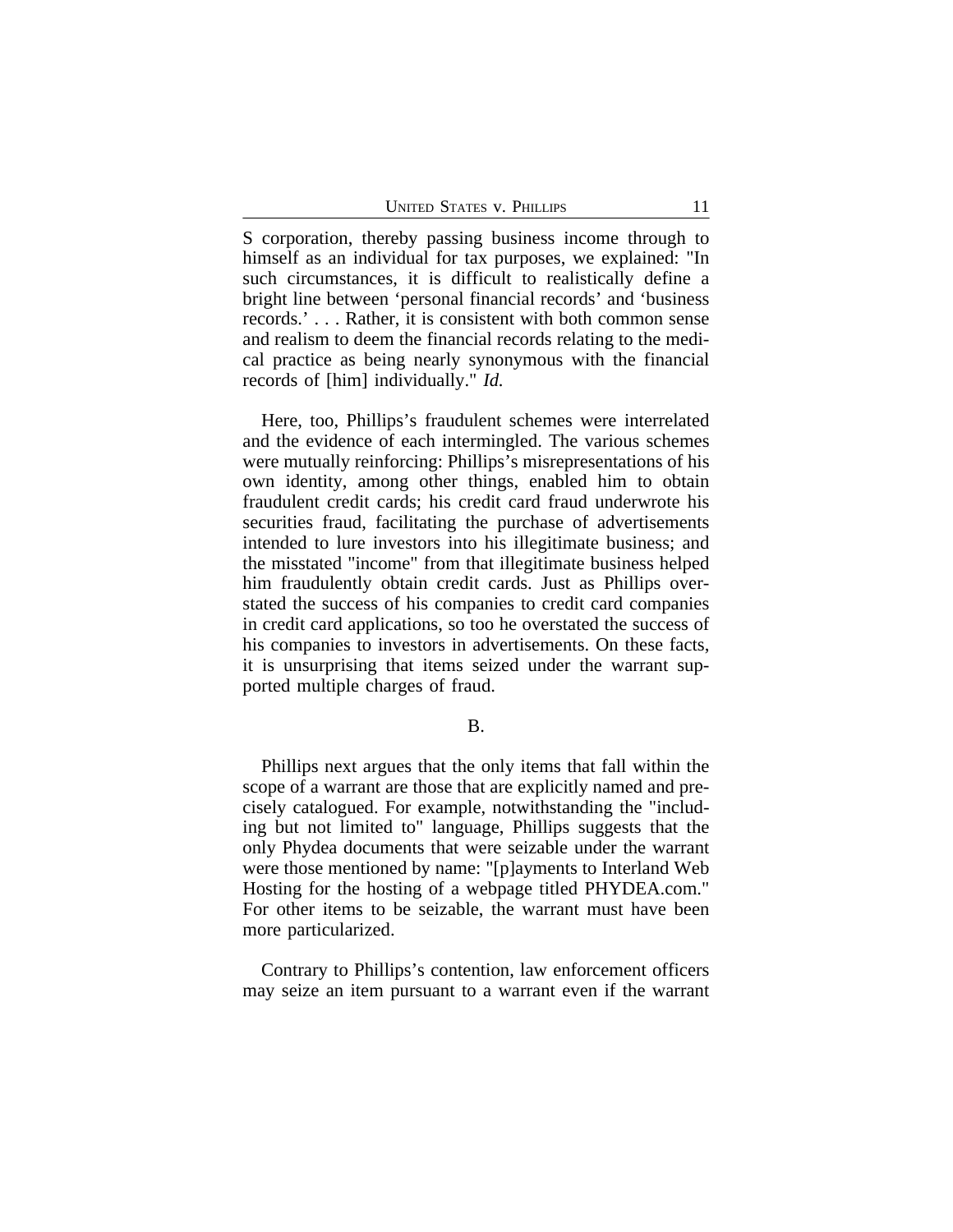does not expressly mention and painstakingly describe it. *See Dornhofer*, 859 F.2d 1195, 1198 (4th Cir. 1988) (refusing to hold "that only those items particularly described in [a warrant] may be seized without regard to the facts and circumstances of the particular case") (internal quotations and citation omitted). A warrant need not — and in most cases, cannot — scrupulously list and delineate each and every item to be seized. Frequently, it is simply impossible for law enforcement officers to know in advance exactly what business records the defendant maintains or how the case against him will unfold.

Indeed, especially in cases such as this one—involving complex crime schemes, with interwoven frauds — courts have routinely upheld the seizure of items described under a warrant's broad and inclusive language. *See, e.g.*, *United States v. Jacob*, 657 F.2d 49, 52 (4th Cir. 1981). For example, in *Andresen v. Maryland*, the Supreme Court upheld the seizure of an extensive array of documents under a warrant that authorized the seizure of items "together with other fruits, instrumentalities and evidence of crime at this [time] unknown." 427 U.S. 463, 479 (1976). This circuit has similarly allowed the seizure of a "broad range of things" on the basis of language permitting officers to seize "fruits, evidence and instrumentalities of false claims submissions" and items "including, but not limited to" business records. *Srivastava*, 540 F.3d at 280, 289. The warrant in the case at bar bears striking similarities to those upheld in the aforementioned precedent.

The rationale for these holdings is straightforward. In cases of this sort, investigators must "follow the money" to gradually unravel the lengthy paper trail left by a defendant's illegal operations. *See Srivastava*, 540 F.3d at 291-92. As the Supreme Court explained, complex fraud cases often require investigators to assemble a "jigsaw puzzle" by piecing together "many bits of evidence" that, "taken singly, would show comparatively little." *Andresen*, 427 U.S. at 480-81, n.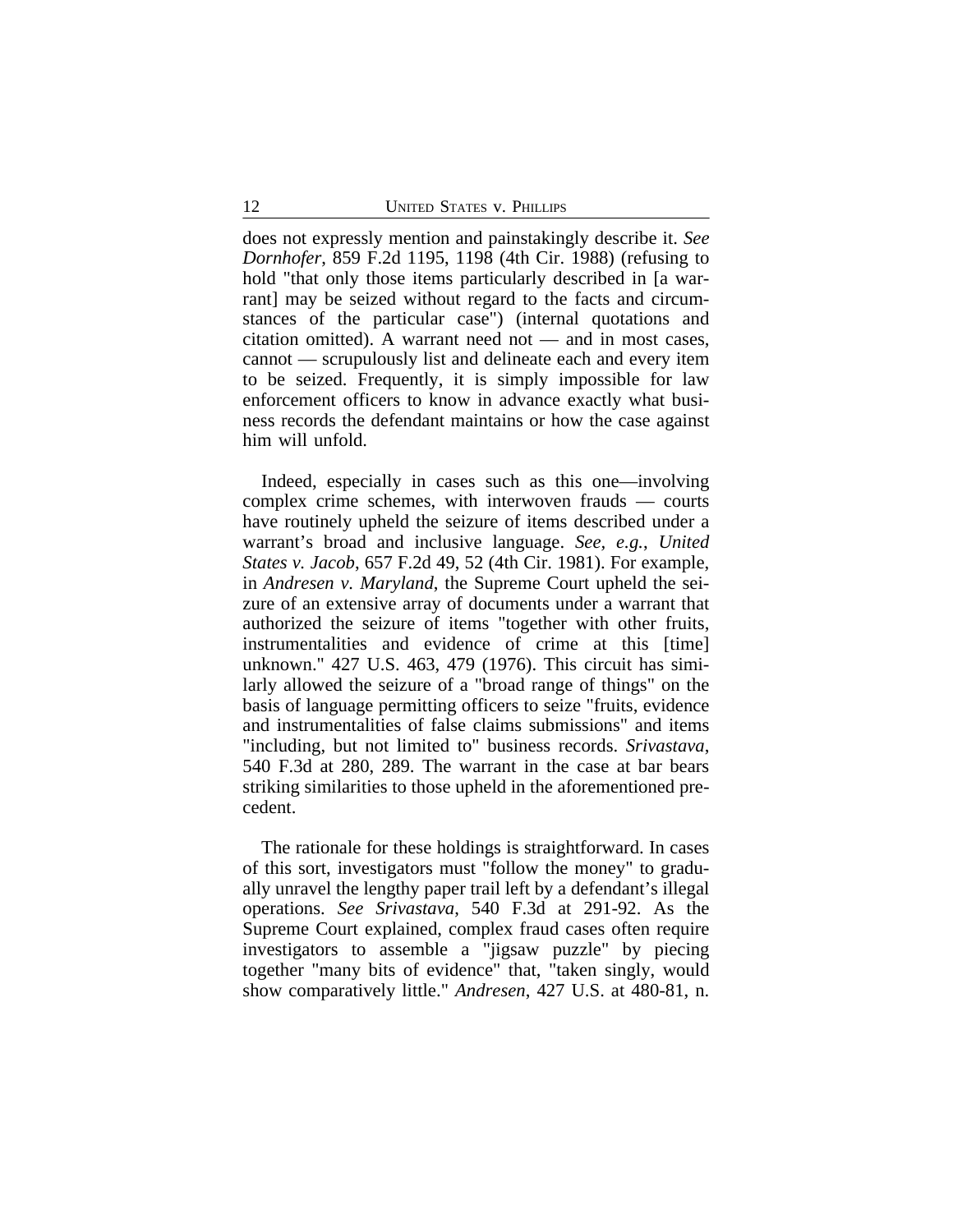10. For "in the context of a fraud investigation, the relevant evidence will in many instances be fragmentary, discovered in bits and pieces, and thus difficult to either identify or secure. Standing alone, a particular document may appear innocuous or entirely innocent, and yet be an important piece of the jigsaw puzzle that investigators must assemble." *Srivastava*, 540 F.3d at 291. In choosing to uphold contested seizures pursuant to inclusive language, courts have insisted that the "complexity of an illegal scheme may not be used as a shield to avoid detection." *Andresen*, 427 U.S. at 480-81, n.10; *see also Srivastava*, 540 F.3d at 291.

We thus decline to allow Phillips to create a safe harbor from the complexity of his schemes. His crimes were multiple and intricate. Phillips perpetrated his crimes in-person, by U.S. mail, by telephone, and on the Internet. He lied about his name, income, and social security number; he used a fake driver's license; he ran up costly bills with fraudulent credit cards that he never paid off; he funded a gambling habit with a stolen identity; and he wrote countless bad checks. To investigate and prosecute crimes of this nature, the government may need a diverse and extensive set of documents at its disposal. The language of the warrant anticipates that very possibility. The warrant thus sufficiently authorized the seizure of the contested evidence here, even if that evidence was not specifically listed and meticulously described.\*

<sup>\*</sup>We reject as well Phillips's related argument that at the time the agents seized the Phydea-related records, the agents had no reason to connect Phydea with Phillips' alleged credit card and identity theft schemes. In fact, Attachment A mentioned "Phydea" by name twice, the head postal inspector's operation plan explained that Phillips "ha[d] a webpage called PHYDEA.com and use[d] this same email address to make his purchases," and the incorporated affidavit mentioned the name "Phydea" ten times, including an explicit statement that Phillips used a fraudulent credit card to "execute several transactions involving PHYDEA.com." As the district court explained, "there was perfectly good reason for the Phydea records to be seized in connection with the credit card investigation. And I find that."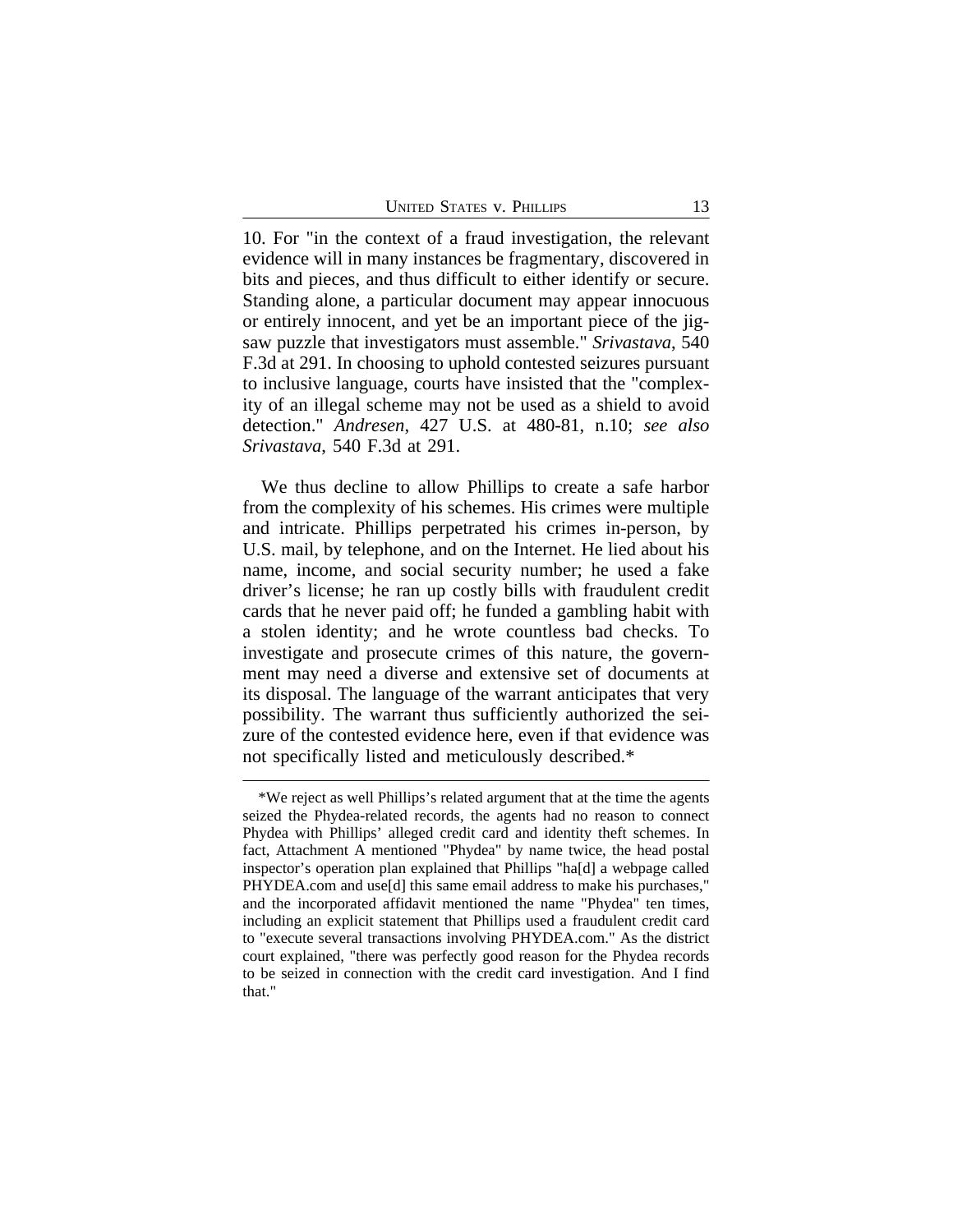#### C.

Finally, Phillips argues that the agents executing the search warrant acted unreasonably by failing to distinguish between Phydea and Phydea Equity Fund at the time of the search. Even assuming that the Phydea documents were properly seized, Phillips contends, the Phydea Equity Fund documents were not, because the affidavit set forth no facts connecting these documents to Phillips's alleged fraud and in fact never even mentioned the name "Phydea Equity Fund." Thus, Phillips asserts that the agents' seizure of those documents was unreasonable. We hold otherwise.

The touchstone of Fourth Amendment analysis is reasonableness, and the "relevant inquiry is whether the search and seizures were reasonable under all the circumstances." *United States v. Squillacote*, 221 F.3d 542, 557 (4th Cir. 2000) (citation and internal quotations omitted); *see also United States v. Owens*, 848 F.2d 462 (4th Cir. 1988). In determining whether officers executing a search warrant acted reasonably, courts must examine only those "facts available to the officers at the time." *Maryland v. Garrison*, 480 U.S. 79, 88 (1987).

Reasonableness does not, by definition, entail perfection. Rather, the reasonableness inquiry acknowledges the ambiguous and often dangerous circumstances confronting officers in the process of executing search warrants and therefore affords officers "some latitude for honest mistakes." *Id.* at 87; *United States v. Patterson*, 278 F.3d 315, 317 (4th Cir. 2002); *see also Garrison*, 480 U.S. at 87 (The Fourth Amendment demands "sufficient probability, not certainty.") (citation and internal quotations omitted).

The district court likewise found as a fact that the original search was in no way a "subterfuge" for drumming up a securities fraud case out of allegations of credit card fraud. As the district court stated, "I find as a fact that absolutely did not occur."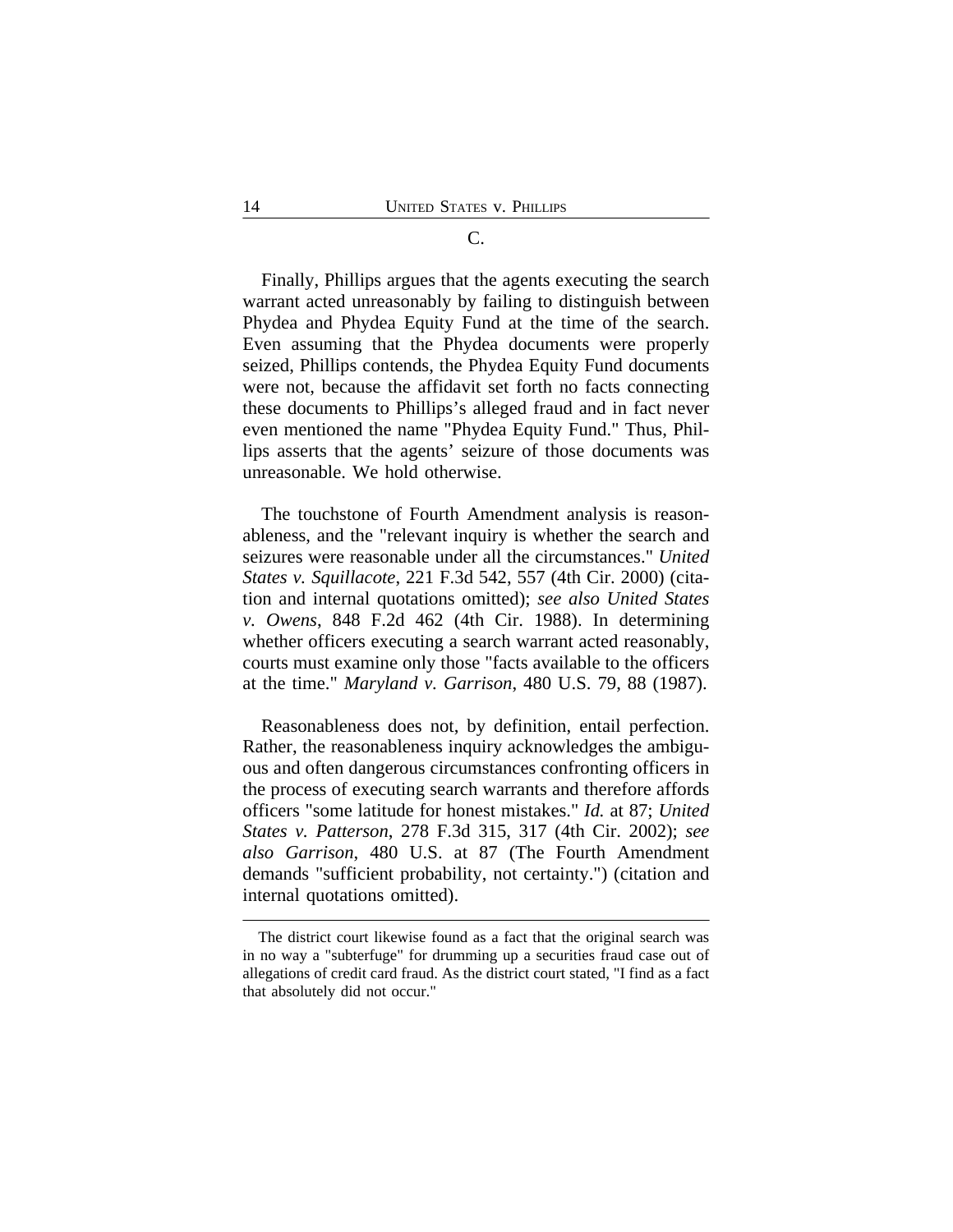In examining the information available to the agents at the time of the search, we agree with the district court that "the search was entirely reasonable and constitutional." Only with the benefit of hindsight are we now able to definitively ascertain a document's ultimate significance. And we now know, after a full jury trial and on appeal, that the Phydea Equity Fund records were probative primarily of securities fraud rather than the initial charges against Phillips. However, given Phydea's clear connections to Phillips's alleged fraud, and given Phydea Equity Fund's obvious relationships to Phydea (the least of which is its partially shared name), the agents acted reasonably in their seizure of both Phydea and Phydea Equity Fund documents.

In fact, this is what the district court found after conducting a four-day evidentiary hearing, which included testimony from all of the executing agents. The district court explained why it was unnecessary for the agents to distinguish between Phydea and Phydea Equity Fund:

Let me mention here the reason I think Phydea can be referred to generically. This is not GM and GMAC. . . . [The] fact of the matter is that he's got Phydea.com, Phydea, whatever the various Phydea's names are, one can reasonably infer that, for purposes of the seizure, . . . distinctions between, . . . at the stage of the search, . . . the different entities or LLC's or corporations did not have to be drawn.

So I think the agents acted entirely reasonably and constitutionally in not making fine distinctions at that stage between the Phydea entities.

To require agents to make fine-tuned distinctions between the two entities, and whatever other permutations of company structure might exist, is to hold them to too high a standard. The agents in this case, like all law enforcement officers who execute a search warrant, labored under limitations of time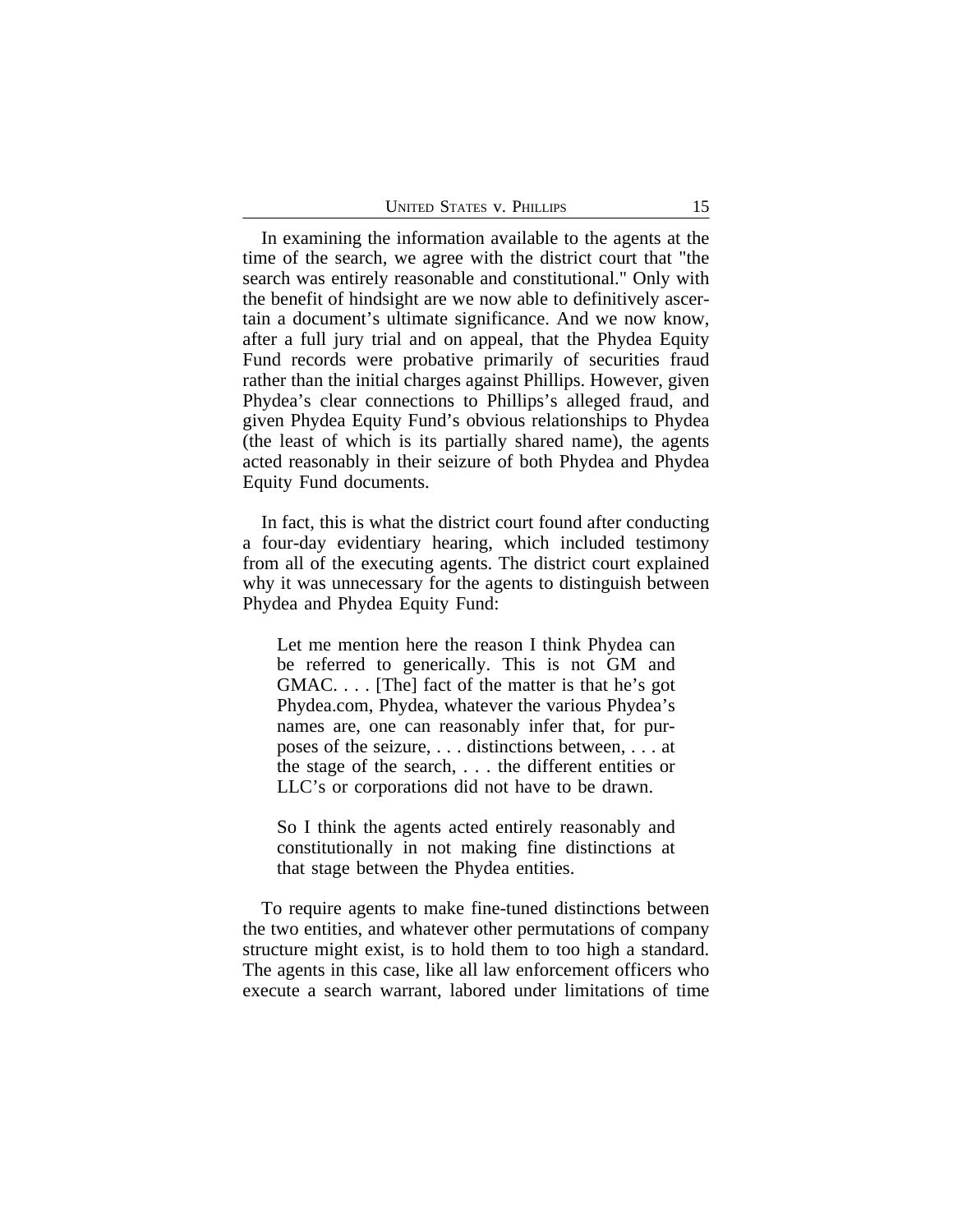and knowledge. Experienced counsel may spend weeks and months sifting through voluminous documentary evidence in an effort to reconstruct the modus operandi of a criminal operation. The agents lacked the time, the training in principles of accounting and business structure, and the sense of context to perform a comparable task. Nor would we want them to. Demanding perfection "would substantially increase the time required to conduct the search, thereby aggravating the intrusiveness of the search." *United States v. Wuagneux*, 683 F.2d 1343, 1353 (11th Cir. 1982) (citation and internal quotations omitted). A prompt exit from the premises accompanied by a few excusable, "honest mistakes" is far preferable to officers' encampment in a residence while they relentlessly scrutinize each and every item they encounter. As the Second Circuit noted in upholding the wholesale seizure of "fur coats . . . and other finished fur products" in a fur store, "the task of identifying and seizing the specific garments would have required a legion of fur experts to perform the task in a reasonable period." *United States v. Scharfman*, 448 F.2d 1352, 1353-54 & n.1 (2d Cir. 1971).

None of this is to suggest that the agents had free rein to ransack and take what they liked. The search was for a purpose which the agents were not free to exceed. But "general, exploratory rummaging," *Coolidge v. New Hampshire*, 403 U.S. 443, 467 (1971), was not what happened here. As the district court found, the agents "acted responsibly, reasonably and sensibly." Their actions were, in the words of that court, "the reverse of cavalier" and at all times "measured and appropriate." To the extent that any mistakes were made, the district court found that they were "absolutely good faith mistakes." The only documents taken were financial documents, and indeed the agents left many financial documents behind. Consequently, we hold that the seizure of the evidence in this case, including that of the Phydea Equity Fund records, was constitutionally sound.